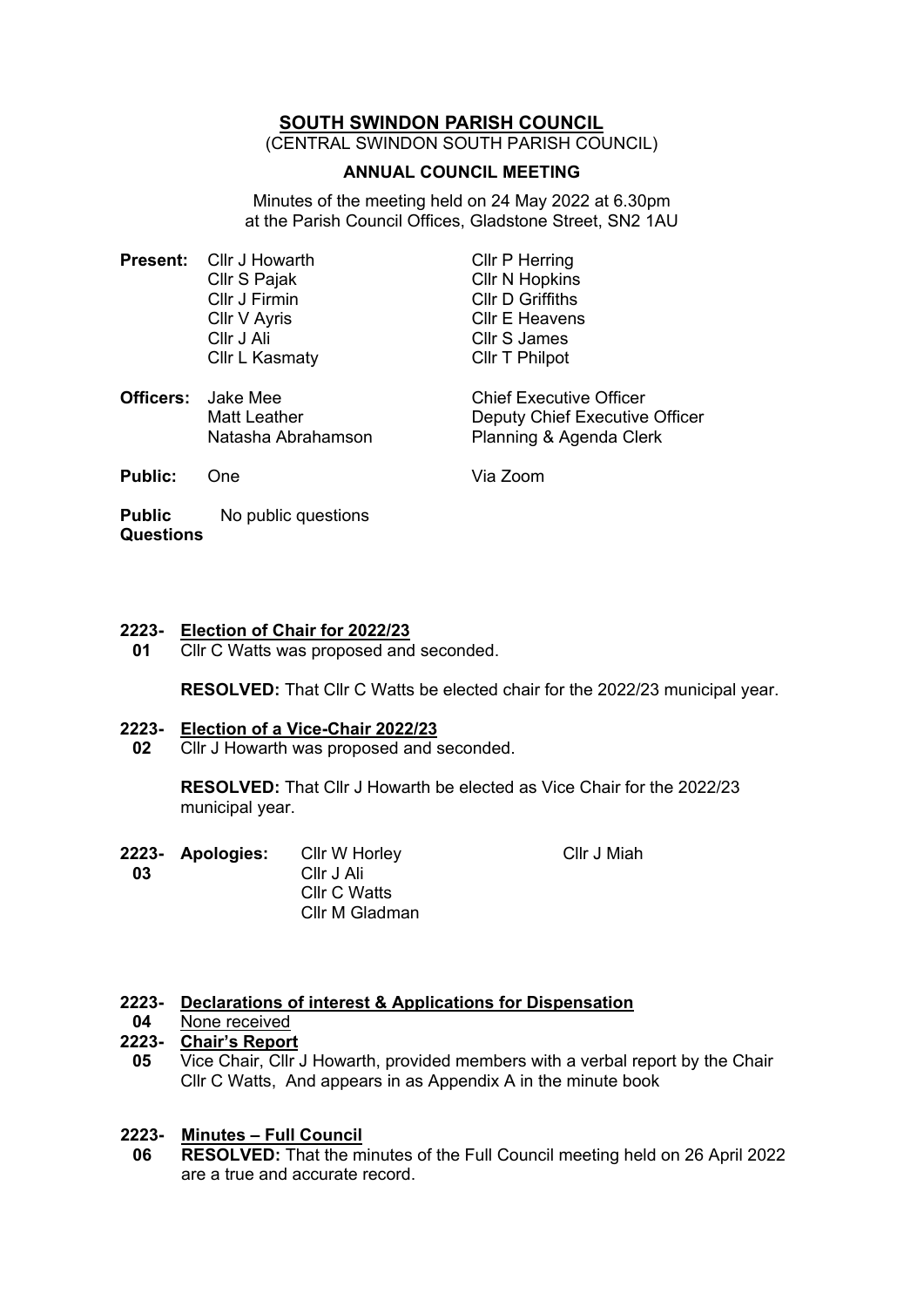# **2223- Minutes – Other**

**07 RESOLVED:** That the minutes of the Leisure, Environment & Amenities meeting held on 3 May 2022 require an amendment to reflect that Cllr S Pajak was present but are otherwise a true and accurate record.

**RESOLVED**: That the minutes of the Planning meeting held 17 May 2022 are a true and accurate record.

# **2223- Payment Schedule - April 22**

**08** The CEO submitted the payment schedules for April 2022, a copy of which appears in the minute book as appendix B

**RESOLVED:** That the payment schedule of April 2022 be approved.

# **2223- Accounts – April 22**

**09** The CEO submitted the accounts for the period of April 2022, a copy of which appears in the minute book as appendix C

**RESOLVED** that the payment schedule of April 2022 be approved.

### **2223- Internal Audit 2021/22 – Final**

**10** The Chief Financial Officer submitted a report for review and appointment of Internal Auditor for 2022/23, a copy of which appears in the minute book as Appendix D

# **2223- Year End 2021/22 – Annual Governance Statement**

**11** The Vice Chair read sections 1-9 of the Annual Governance Statement, which appears in the minute book as Appendix E

**RESOLVED:** To agree sections 1-9 of the Annual Governance Statement

### **2223- Year End 2021/22 – Accounting Statements**

**12** The Chief Financial Officer submitted the accounts for the period 2021/22, a copy of which appears in the minute book as Appendix F

### **2223- Review of Standing Orders**

**13** The Chief Financial Officer submitted a draft copy of the Standing Orders to be reviewed, a copy of which appears in the minute book as Appendix G

**RESOLVED:** That the standing orders be approved and adopted

### **2223- Review if Financial Regulations**

**14** The Chief Financial Officer submitted a copy of the Financial Regulations to be reviewed, a copy of which appears in the minute book as Appendix H

**RESOLVED:** That the current Financial Regulations be approved and adopted

# **2223- Committee Structures 2022/23**

**15 RESOLVED:** That Cllr C Watts and Cllr J Howarth remain Chair and Vice Chair of Finance & Staffing **RESOLVED:** That Cllr N Hopkins be elected as Chair of Leisure, Environment & Amenities **RESOLVED**: That Cllr L Kasmaty be elected as Vice Chair of Leisure, Environment & Amenities **RESOLVED**: That Cllr P Herring be elected as Chair of Planning **RESOLVED:** That Cllr J Firmin be elected as Vice Chair of Planning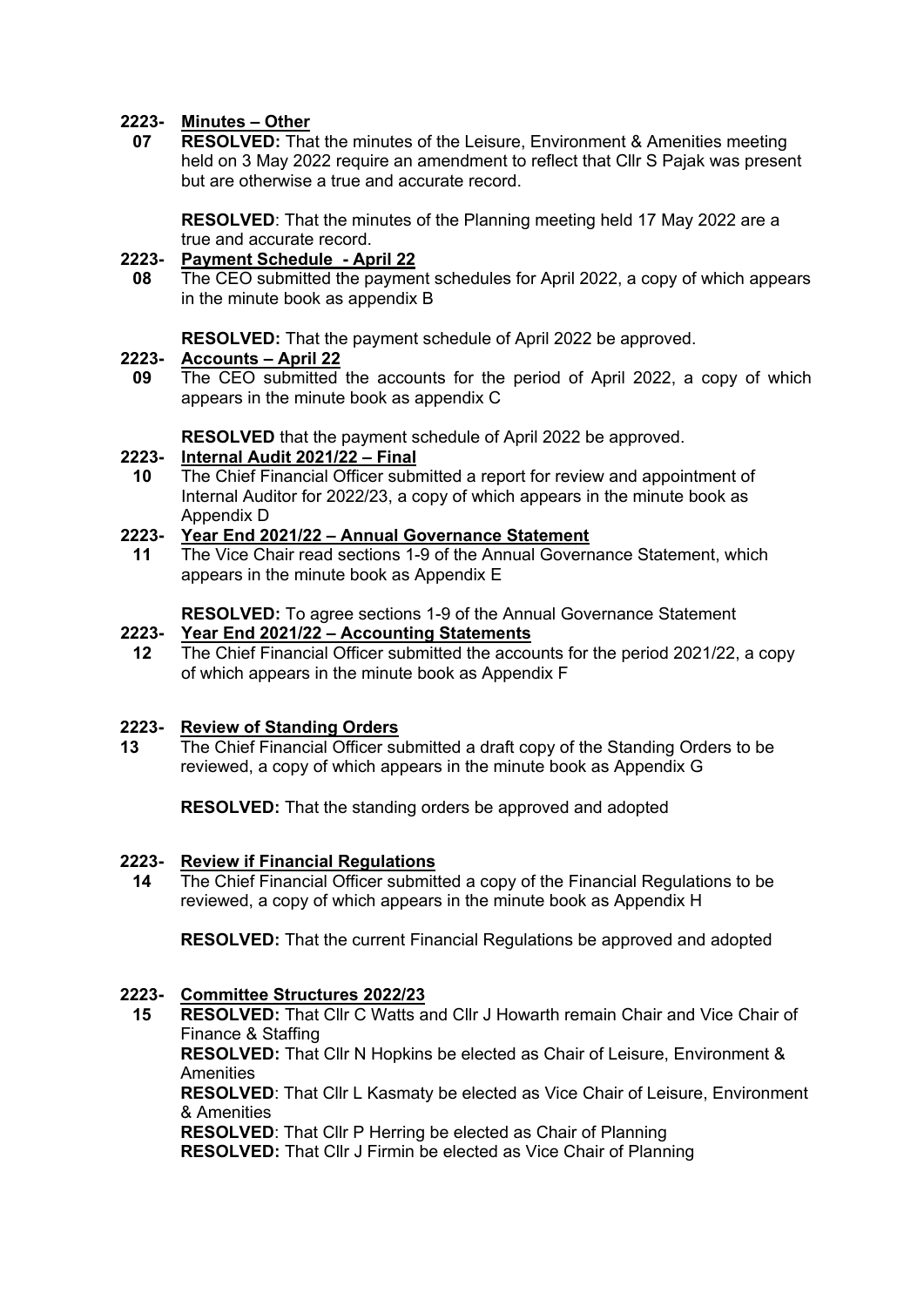# **2223- Terms of Reference and Delegation Scheme**

**16** The Chief Executive Officer submitted a copy of the draft Terms of Reference to be reviewed, a copy of which appears in the minute book as appendix J

The Chief Executive Officer informed members that their had been a nomination to increase the number of members from 5 to 6 in the Grants Working party.

**RESOLVED:** To approve the Terms of Reference & Delegation **RESOLVED:** To increase the number of members from 5-6 in the Grants Working Party

### **2223- Appointment of Working Parties**

**17 RESOLVED:** To approve the appointment of Working Parties, a copy of which appears as Appendix K in the minute

### **2223- Membership of Other Bodies**

**18 RESOLVED:** To approve the list of Membership of Other Bodies

### **2223- Review of Insurance**

**22** The Chief Executive Officer submitted a report regarding insurance. Copies of which appear in the minute book as appendix O

# **RESOLVED:** To approve the review of the Insurance

## **2223- Representatives on Outside Bodies**

**19 RESOLVED:** To approve the list of Representatives on Outside Bodies

### **2223- Appointment of Internal Auditor**

**20** The Chief Executive Officer submitted a report for review and appointment of internal auditor for 2022/23, a copy of which appears in the minute book as appendix M

**RESOLVED**: That the Council re-appoints Auditing Solutions Ltd as per 2.4 to provide its Internal Audit service for 2022/23.

### **2223- Review of Property & Assets**

**21** The Chief Financial Officer submitted a report regarding the review of Property and Assets. A copy of which appears in the minute book as appendix N

**RESOLVED:** To approve the Review of the Property & Assets

### **2223- Review of Risk Assessment**

**23** The Chief Executive Officer submitted a copy of the 2022 Risk Assessment. A copy of which appears in the minute book as appendix O

**RESOLVED**: To approve the Review of the Risk Assessment

### **2223- Councillor Allowances**

**24** The Chief Executive Officer submitted a report regarding Councillor Allowances. A copy of which appears in the minute book as Appendix P

## **3. Recommendations**

**3.1** That the Parish Council agree the payment of Councillor Allowance for 2022/23.

**3.2** That the amount of the allowance for Councillors be set at £1,074 per annum and the Chair's Allowance be set at £5,371 per annum as per 2.2

**3.3** That expenses only be paid to Councillors when representing South Swindon Parish Council outside of the parish.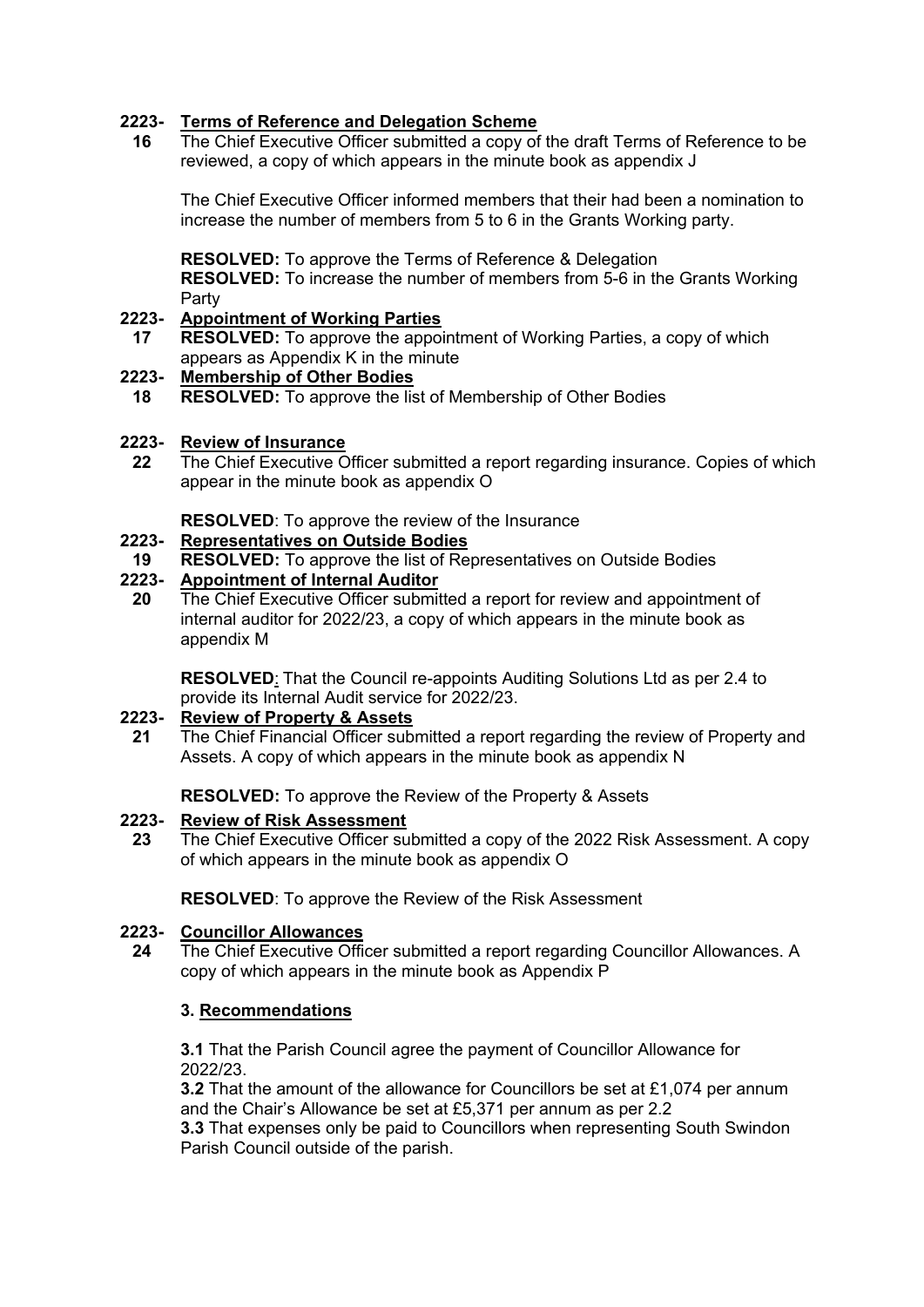# **RESOLVED:** To approve Recommendations 3.1, 3.2 & 3.3

#### **2223- Review of Other policies**

- **25** To review and adopt the existing policy documents:
	- Allowances
	- Code of Conduct
	- Complaints Procedure
	- Data Protection
	- Employer Discretions
	- Equality & Diversity
	- Freedom of Information
	- **Grants**
	- Habitual & Vexatious **Complainant**
	- Health & Safety
	- Health, Wellbeing & Attendance
	- **Internal Controls**
	- Internal Audit Terms of Reference
	- Vehicle Tracking
- Investment Strategy
- Lone Working
- Memorials
- Member Officer Relationship
- Noticeboards
- Parish Services
- Press & Media
- Privacy Notice GDPR
- Privacy Notice Employee
- Publication Scheme
- Recording & Reporting
- Safeguarding
- Training
- Whistleblowing

**RESOLVED**: To approve and adopt the above policies as from 24 May 2022

### **2223- New and Amended Policies**

- **26** The Chief Finance Officer informed members that an amendment had been made to the Records Management Policy around the storage of Planning documents. This amendment had been agreed by the Planning Committee's Chair & Vice Chair but sought a formal Resolution from Full Council.
	- Bereavement
		- Recruitment & Selection
- Records Management
- Website Accessibility **RESOLVED:** To approve and adopt the above policies as from 24 May 2022 **RESOLVED:** To approve the amendment of the Records Management Policy around

the retention of Planning documents. **ACTION:** For the Chief Financial Officer to check with IKO on how long the Parish Council is able to retain the opt In opt out forms for new starters.

### **2223- Change to Minute Reference System**

**27** The Planning and Agenda Clerk submitted a report regarding the current Minute Reference System, a copy of which appears as Appendix Q in the minute book.

### **3. Recommendation**

**3.1** To amend the minute referencing system for Parish Council meetings as referred to in point 2.2

**RESOLVED**: To approve Recommendation 3, point 2.2.

### **2223- Councillor Email Addresses**

**28** The Chief Executive Officer submitted a report regarding the migration of Councillor Email Addresses.